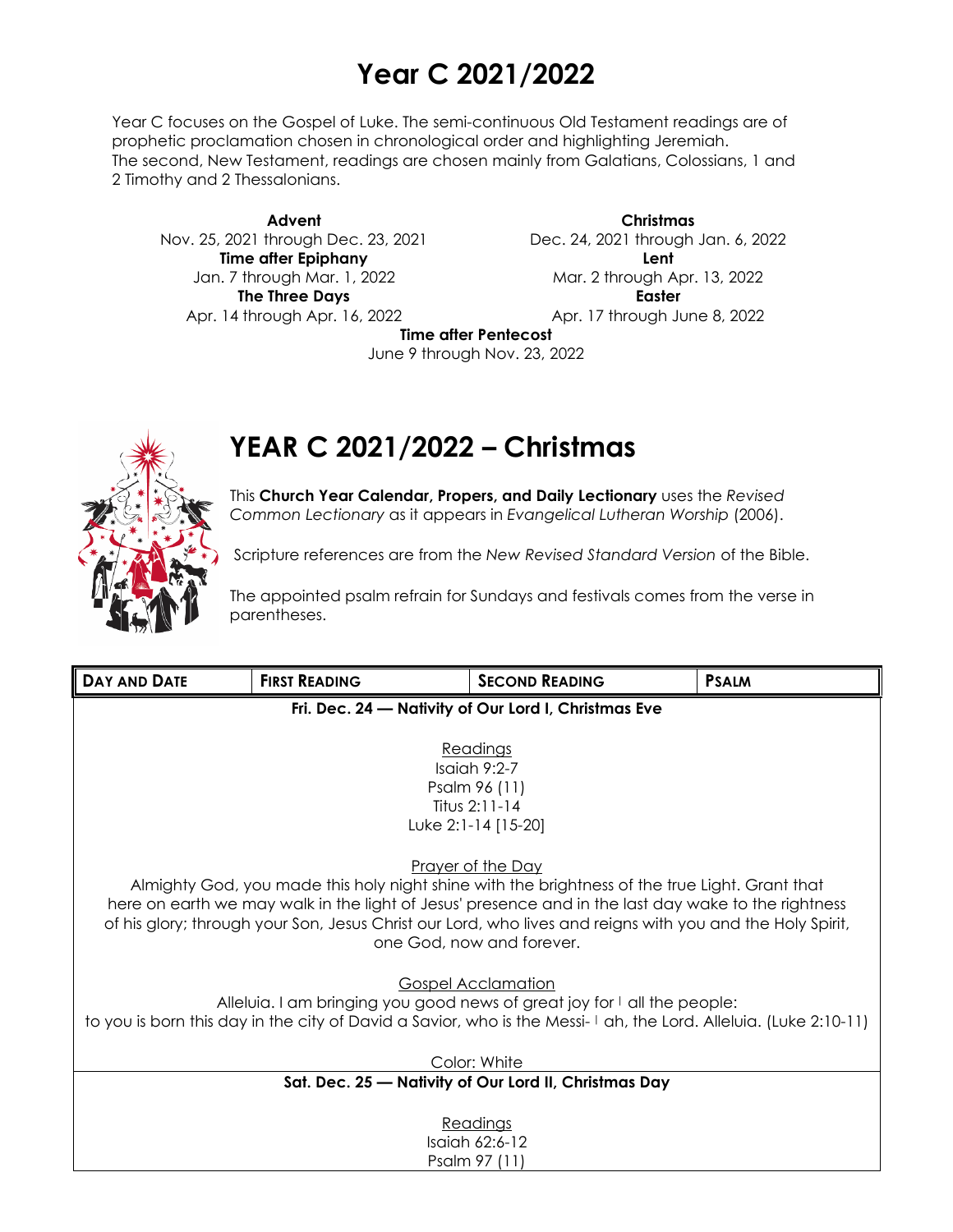#### Titus 3:4-7 Luke 2:[1-7] 8-20

Prayer of the Day

All-powerful and unseen God, the coming of your light into our world has brightened weary hearts with peace. Call us out of darkness, and empower us to proclaim the birth of your Son, Jesus Christ, our Savior and Lord, who lives and reigns with you and the Holy Spirit, one God, now and forever.

Gospel Acclamation

Alleluia. A holy day has dawned upon us. Come, you nations, and a-1 dore the Lord. For today a great light has come up- I on the earth. Alleluia.

Color: White

### **Sat. Dec. 25 — Nativity of Our Lord III, Christmas Day**

Readings Isaiah 52:7-10 Psalm 98 (3) Hebrews 1:1-4 [5-12] John 1:1-14

Prayer of the Day

Almighty God, you gave us your only Son to take on our human nature and to illumine the world with your light. By your grace adopt us as your children and enlighten us with your Spirit, through Jesus Christ, our Redeemer and Lord, who lives and reigns with you and the Holy Spirit, one God, now and forever.

Gospel Acclamation

Alleluia. I am bringing you good news of great joy for I all the people: to you is born this day in the city of David a Savior, who is the Messi- | ah, the Lord. Alleluia. (Luke 2:10-11)

*or*

Alleluia. A holy day has dawned upon us. Come, you nations, and a-1 dore the Lord. For today a great light has come up- I on the earth. Alleluia.

Color: White

**Sun. Dec. 26 — First Sunday of Christmas**

**Readings** 

Samuel 2:18-20, 26 Psalm 148 (13) Colossians 3:12-17 Luke 2:41-52

Prayer of the Day

Shine into our hearts the light of your wisdom, O God, and open our minds to the knowledge of your word, that in all things we may think and act according to your good will and may live continually in the light of your Son, Jesus Christ, who lives and reigns with you and the Holy Spirit, one God, now and forever.

Gospel Acclamation

Alleluia. Let the peace of Christ rule I in your hearts, and let the word of Christ dwell  $\vert$  in you richly. Alleluia. (Col. 3:15, 16)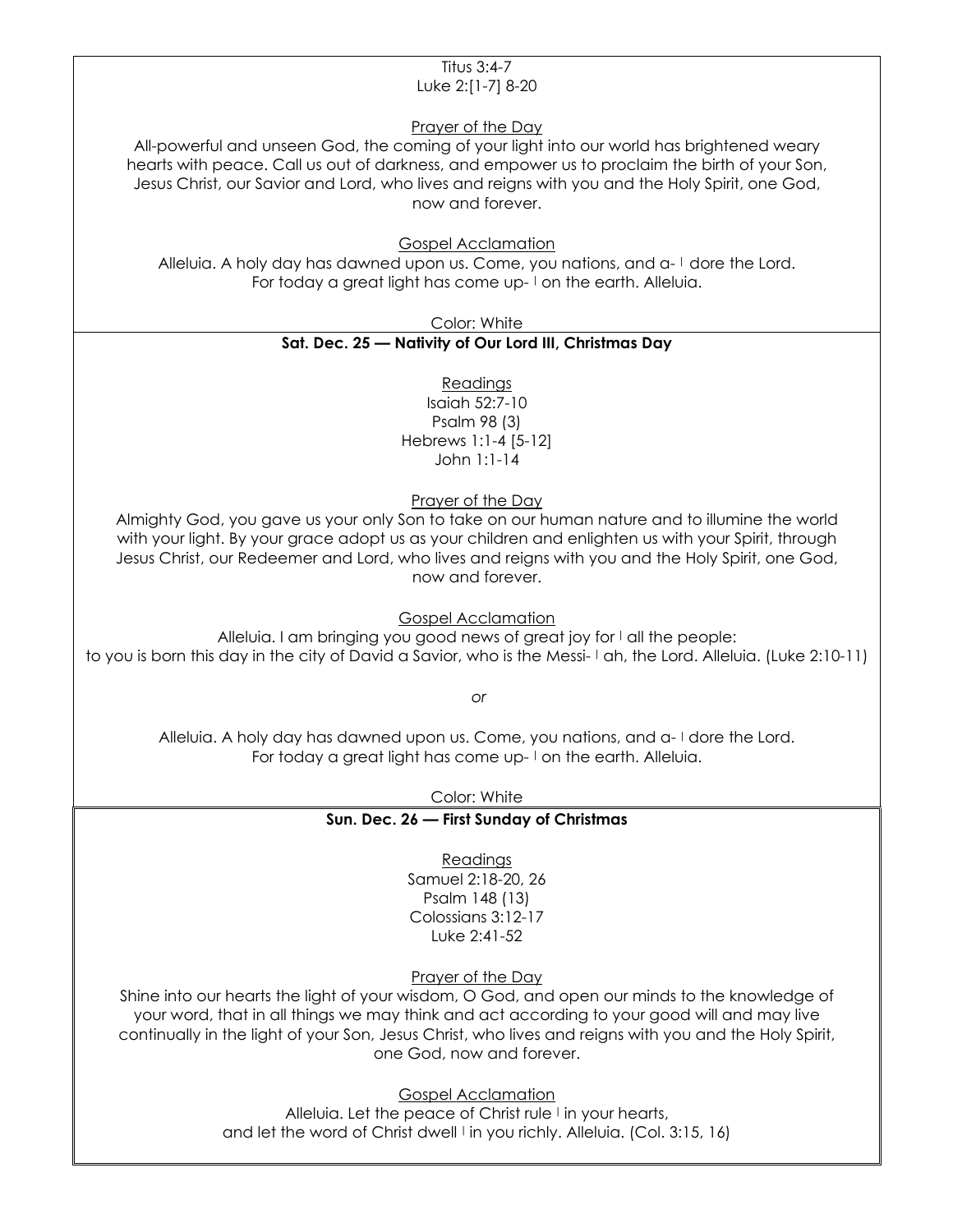| Color: White                                                                                               |                                                                                                    |                                             |  |                                                                                                                |
|------------------------------------------------------------------------------------------------------------|----------------------------------------------------------------------------------------------------|---------------------------------------------|--|----------------------------------------------------------------------------------------------------------------|
| $Mon - Dec 27$                                                                                             | Proverbs 8:32-36                                                                                   | John 21:19b-24                              |  | Psalm 148                                                                                                      |
|                                                                                                            |                                                                                                    | Or                                          |  |                                                                                                                |
|                                                                                                            |                                                                                                    |                                             |  |                                                                                                                |
|                                                                                                            |                                                                                                    | Mon. Dec. 27 - John, Apostle and Evangelist |  |                                                                                                                |
|                                                                                                            |                                                                                                    | Readings                                    |  |                                                                                                                |
|                                                                                                            |                                                                                                    | Genesis 1:1-5, 26-31                        |  |                                                                                                                |
|                                                                                                            |                                                                                                    | Psalm 116:12-19                             |  |                                                                                                                |
|                                                                                                            |                                                                                                    | 1 John 1:1--2:2                             |  |                                                                                                                |
|                                                                                                            |                                                                                                    | John 21:20-25                               |  |                                                                                                                |
|                                                                                                            |                                                                                                    | Prayer of the Day                           |  |                                                                                                                |
|                                                                                                            | Merciful God, through John the apostle and evangelist you have revealed the mysteries of your Word |                                             |  |                                                                                                                |
|                                                                                                            |                                                                                                    |                                             |  | made flesh. Let the brightness of your light shine on your church, so that all your people, instructed in the  |
|                                                                                                            |                                                                                                    |                                             |  | holy gospel, may walk in the light of your truth and attain eternal life, through Jesus Christ, our Savior and |
|                                                                                                            | Lord, who lives and reigns with you and the Holy Spirit, one God, now and forever.                 |                                             |  |                                                                                                                |
|                                                                                                            |                                                                                                    | <b>Gospel Acclamation</b>                   |  |                                                                                                                |
|                                                                                                            | Alleluia. The Word became flesh and I lived among us,                                              |                                             |  |                                                                                                                |
|                                                                                                            | and we have be-1 held his glory. Alleluia. (John 1:14)                                             |                                             |  |                                                                                                                |
|                                                                                                            |                                                                                                    |                                             |  |                                                                                                                |
|                                                                                                            |                                                                                                    | Color: White                                |  |                                                                                                                |
| Tue $-$ Dec 28                                                                                             | Isaiah 54:1-13                                                                                     | Revelation 21:1-7                           |  | Psalm 148                                                                                                      |
|                                                                                                            |                                                                                                    | <b>Or</b>                                   |  |                                                                                                                |
|                                                                                                            |                                                                                                    | Tue. Dec. 28 - The Holy Innocents, Martyrs  |  |                                                                                                                |
|                                                                                                            |                                                                                                    |                                             |  |                                                                                                                |
|                                                                                                            |                                                                                                    | Readings                                    |  |                                                                                                                |
|                                                                                                            |                                                                                                    | Jeremiah 31:15-17                           |  |                                                                                                                |
|                                                                                                            |                                                                                                    | Psalm 124 (7)<br>1 Peter 4:12-19            |  |                                                                                                                |
|                                                                                                            |                                                                                                    | Matthew 2:13-18                             |  |                                                                                                                |
|                                                                                                            |                                                                                                    |                                             |  |                                                                                                                |
|                                                                                                            |                                                                                                    | <b>Prayer of the Day</b>                    |  |                                                                                                                |
| We remember today, O God, the slaughter of the innocent children of Bethlehem by order of King             |                                                                                                    |                                             |  |                                                                                                                |
| Herod. Receive into the arms of your mercy all innocent victims. By your great might frustrate the designs |                                                                                                    |                                             |  |                                                                                                                |
| of evil tyrants and establish your rule of justice, love, and peace, through Jesus Christ, our Savior and  |                                                                                                    |                                             |  |                                                                                                                |
| Lord, who lives and reigns with you and the Holy Spirit, one God, now and forever.                         |                                                                                                    |                                             |  |                                                                                                                |
| <b>Gospel Acclamation</b>                                                                                  |                                                                                                    |                                             |  |                                                                                                                |
| Alleluia. Blessed are those who are persecuted for righ-I teousness' sake,                                 |                                                                                                    |                                             |  |                                                                                                                |
| for theirs is the king-1 dom of heaven. Alleluia. (Matt. 5:10)                                             |                                                                                                    |                                             |  |                                                                                                                |
|                                                                                                            |                                                                                                    |                                             |  |                                                                                                                |
| $Wed - Dec 29$                                                                                             | 1 Chronicles 28:1-10                                                                               | Color: Scarlet/Red<br>Corinthians 3:10-17   |  | Psalm 147:12-20                                                                                                |
|                                                                                                            |                                                                                                    | <b>Or</b>                                   |  |                                                                                                                |
|                                                                                                            |                                                                                                    |                                             |  |                                                                                                                |
| Wed. Dec. 29 - Stephen, Deacon and Martyr (transferred)                                                    |                                                                                                    |                                             |  |                                                                                                                |
|                                                                                                            |                                                                                                    |                                             |  |                                                                                                                |
| Readings                                                                                                   |                                                                                                    |                                             |  |                                                                                                                |
| 2 Chronicles 24:17-22<br>Psalm 17:1-9, 15 (6)                                                              |                                                                                                    |                                             |  |                                                                                                                |
| Acts 6:8-7:2a, 51-60                                                                                       |                                                                                                    |                                             |  |                                                                                                                |
| Matthew 23:34-39                                                                                           |                                                                                                    |                                             |  |                                                                                                                |
|                                                                                                            |                                                                                                    |                                             |  |                                                                                                                |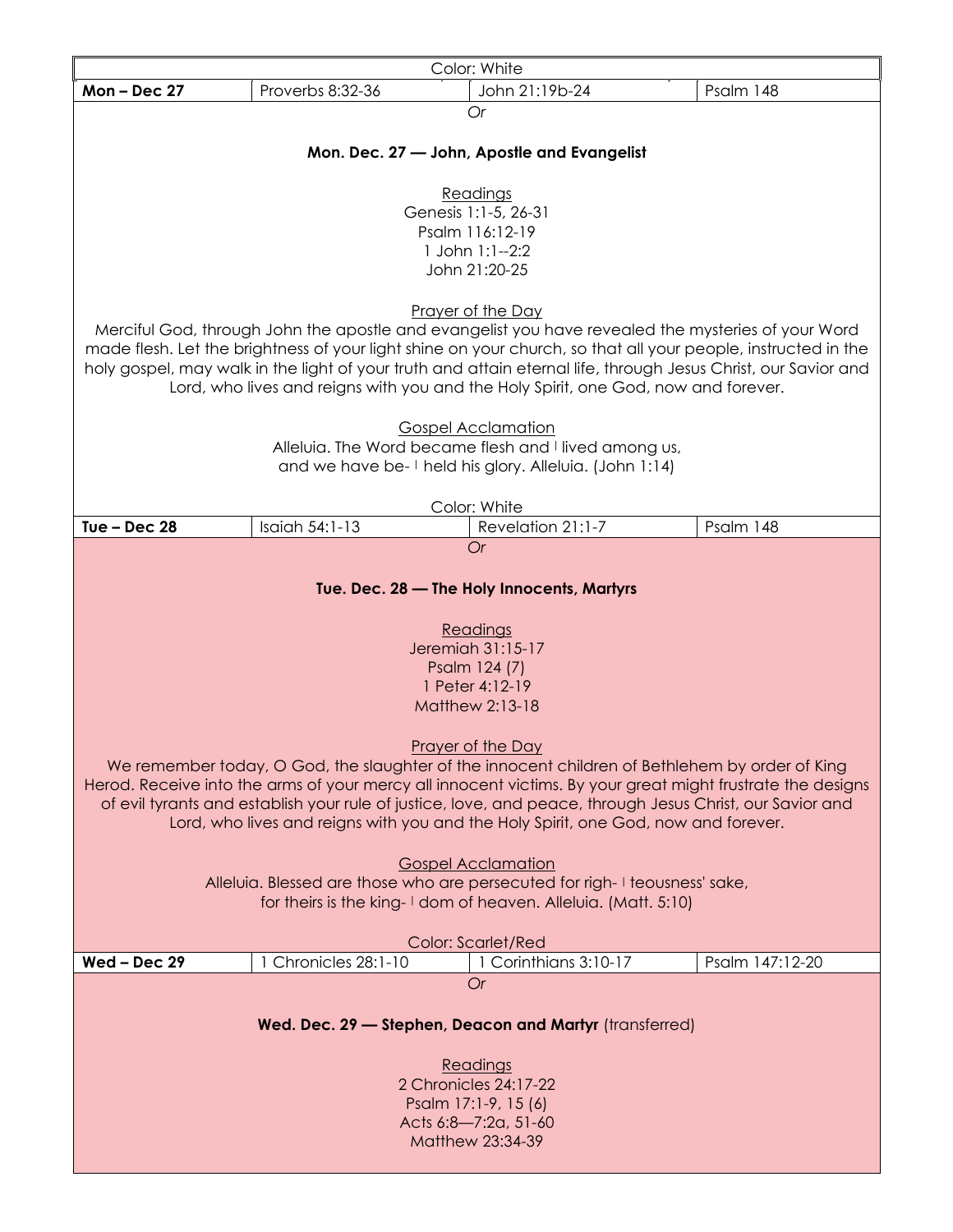| Prayer of the Day<br>We give you thanks, O Lord of glory, for the example of Stephen the first martyr, who looked to heaven<br>and prayed for his persecutors. Grant that we also May pray for our enemies and seek forgiveness for<br>those who hurt us, through Jesus Christ, our Savior and Lord, who lives and reigns with you and the Holy<br>Spirit, one God, now and forever.                                               |                                                                                                                                              |                                |                 |  |
|------------------------------------------------------------------------------------------------------------------------------------------------------------------------------------------------------------------------------------------------------------------------------------------------------------------------------------------------------------------------------------------------------------------------------------|----------------------------------------------------------------------------------------------------------------------------------------------|--------------------------------|-----------------|--|
|                                                                                                                                                                                                                                                                                                                                                                                                                                    | Alleluia. Blessed are those who are persecuted for righ-I teousness' sake,<br>for theirs is the king-1 dom of heaven. Alleluia. (Matt. 5:10) | <b>Gospel Acclamation</b>      |                 |  |
|                                                                                                                                                                                                                                                                                                                                                                                                                                    |                                                                                                                                              | <b>Color: Scarlet/Red</b>      |                 |  |
| Thu $-$ Dec 30                                                                                                                                                                                                                                                                                                                                                                                                                     | 2 Chronicles 1:7-13                                                                                                                          | Mark 13:32-37                  | Psalm 147:12-20 |  |
| $Fri - Dec 31$                                                                                                                                                                                                                                                                                                                                                                                                                     | 1 Kings 3:5-14                                                                                                                               | John 8:12-19                   | Psalm 147:12-20 |  |
|                                                                                                                                                                                                                                                                                                                                                                                                                                    |                                                                                                                                              | <b>Or</b>                      |                 |  |
|                                                                                                                                                                                                                                                                                                                                                                                                                                    | Fri. Dec. 31, 2021 - New Year's Eve<br>Readings                                                                                              |                                |                 |  |
|                                                                                                                                                                                                                                                                                                                                                                                                                                    |                                                                                                                                              | Ecclesiastes 3:1-13<br>Psalm 8 |                 |  |
|                                                                                                                                                                                                                                                                                                                                                                                                                                    |                                                                                                                                              | Revelation 21:1-6a             |                 |  |
|                                                                                                                                                                                                                                                                                                                                                                                                                                    |                                                                                                                                              | Matthew 25:31-46               |                 |  |
| Prayer of the Day<br>Eternal God, you have placed us in a world of space and time, and through the events of our lives you<br>bless us with your love. Grant that in the new year we may know your presence, see your love at work,<br>and live in the light of the event that gives us joy forever—the coming of your Son, Jesus Christ our Lord,<br>who lives and reigns with you and the Holy Spirit, one God, now and forever. |                                                                                                                                              |                                |                 |  |
| <b>Gospel Acclamation</b><br>Alleluia. O God, you have I been our refuge<br>from one generation I to another. Alleluia. (Ps. 90:1)                                                                                                                                                                                                                                                                                                 |                                                                                                                                              |                                |                 |  |
| Color: White                                                                                                                                                                                                                                                                                                                                                                                                                       |                                                                                                                                              |                                |                 |  |
| Sat. Jan. 1, 2022 - Name of Jesus                                                                                                                                                                                                                                                                                                                                                                                                  |                                                                                                                                              |                                |                 |  |
| Readings<br>Numbers 6:22-27<br>Psalm $8(1)$<br>Galatians 4:4-7<br>Philippians 2:5-11 {alternate}<br>Luke 2:15-21                                                                                                                                                                                                                                                                                                                   |                                                                                                                                              |                                |                 |  |
| <b>Prayer of the Day</b><br>Eternal Father, you gave your incarnate Son the holy name of Jesus to be a sign of our salvation. Plant in<br>every heart the love of the Savior of the world, Jesus Christ our Lord, who lives and reigns with you and<br>the Holy Spirit, one God, now and forever.                                                                                                                                  |                                                                                                                                              |                                |                 |  |
| <b>Gospel Acclamation</b><br>Alleluia. At the name of Jesus every I knee should bend,<br>in heaven and on earth and un- I der the earth. Alleluia. (Phil. 2:10)                                                                                                                                                                                                                                                                    |                                                                                                                                              |                                |                 |  |
| Color: White                                                                                                                                                                                                                                                                                                                                                                                                                       |                                                                                                                                              |                                |                 |  |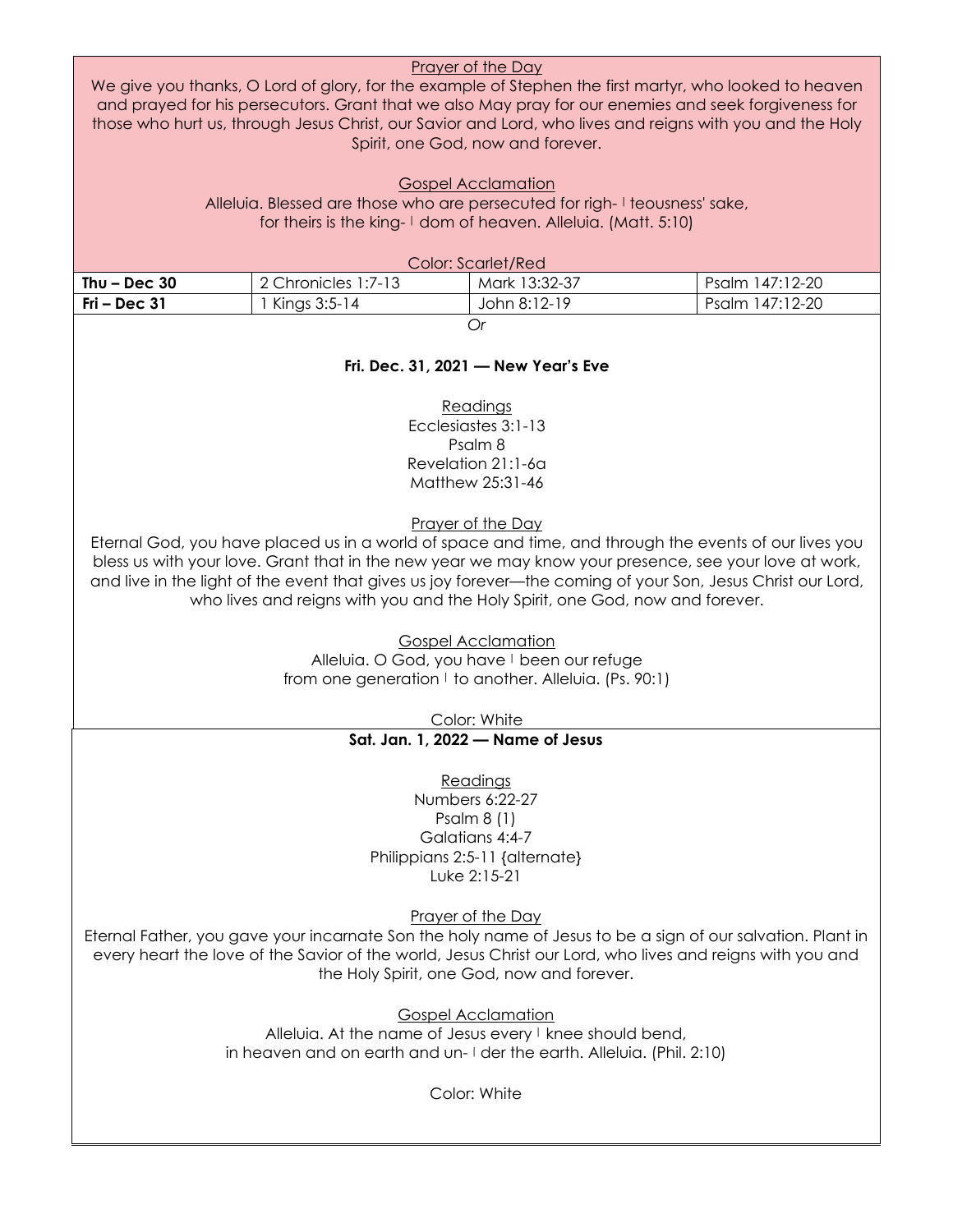### **Sun. Jan. 2 — Second Sunday of Christmas**

**Readings** Jeremiah 31:7:14 Sirach 24:1-12 {alternate} Psalm 144:12-20 (12) Wisdom 10:15-21 (20) {alternate} Ephesians 1:3-14 John 1:[1-9] 10-18

Prayer of the Day

Almighty God, you have filled all the earth with the light of your incarnate Word. By your grace empower us to reflect your light in all that we do, through Jesus Christ, our Savior and Lord, who lives and reigns with you and the Holy Spirit, one God, now and forever

or

O God, our redeemer, you created light that we might live, and you illumine our world with your beloved Son. By your Spirit comfort us in all darkness, and turn us toward the light of Jesus Christ, our Savior, who lives and resigns with you and the Holy Spirit, one God, now and forever.

Gospel Acclamation

Alleluia. All the ends I of the earth have seen the victory  $\vert$  of our God. Alleluia. (Ps. 98:3)

| Color: White  |                  |                    |          |
|---------------|------------------|--------------------|----------|
| Mon – Jan 3   | Job 42:10-17     | Luke 8:16-21       | Psalm 72 |
| ' Tue – Jan 4 | Isaiah 6:1-5     | Acts 7:44-53       | Psalm 72 |
| Wed – Jan 5   | Jeremiah 31:7-14 | John 1:[1-9] 10-18 | Psalm 72 |

**Thu. Jan. 6 — Epiphany of Our Lord**

Readings Isaiah 60:1-6 Psalm 72:1-7, 10-14 (11) Ephesians 3:1-12 Matthew 2:1-12

Prayer of the Day

O God, on this day you revealed your Son to the nations by the leading of a star. Lead us now by faith to know your presence in our lives, and bring us at last to the full vision of your glory, through your Son, Jesus Christ our Lord, who lives and reigns with you and the Holy Spirit, one God, now and forever.

or

Almighty and ever-living God, you revealed the incarnation of your Son by the brilliant shining of a star. Shine the light of your justice always in our hearts and over all lands, and accept our lives as the treasure we offer in your praise and for your service, through Jesus Christ, our Savior and Lord, who lives and reigns with you and the Holy Spirit, one God, now and forever.

or

Everlasting God, the radiance of all faithful people, you brought the nations to the brightness of your rising. Fill the world with your glory, and show yourself to all the world through him who is the true light and the bright morning star, your Son, Jesus Christ, our Savior and Lord, who lives and reigns with you and the Holy Spirit, one God, now and forever.